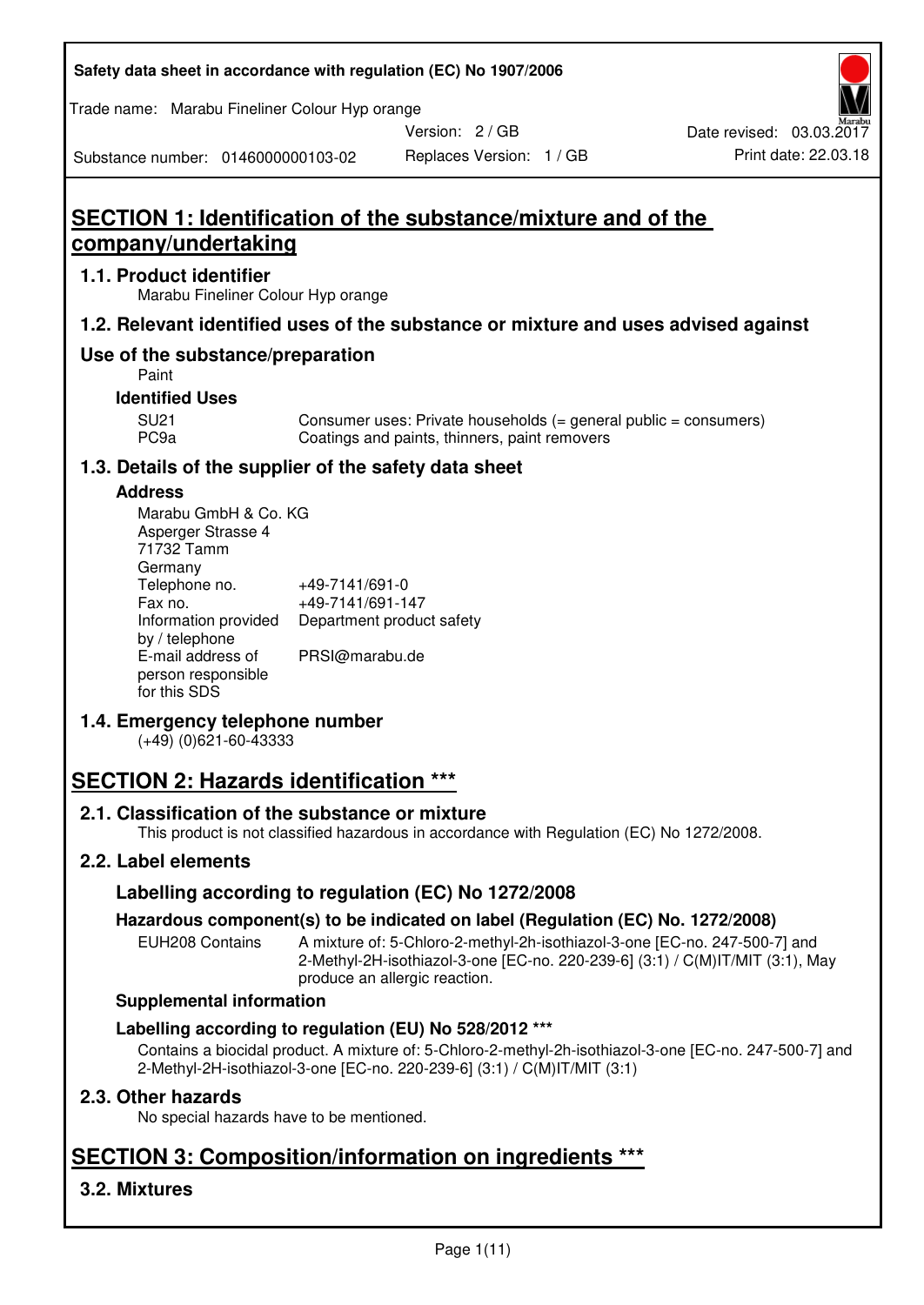| Safety data sheet in accordance with regulation (EC) No 1907/2006                                                                                                 |                                                                                                                             |                              |                                                      |                                                            |               |                          |
|-------------------------------------------------------------------------------------------------------------------------------------------------------------------|-----------------------------------------------------------------------------------------------------------------------------|------------------------------|------------------------------------------------------|------------------------------------------------------------|---------------|--------------------------|
| Trade name: Marabu Fineliner Colour Hyp orange                                                                                                                    |                                                                                                                             | Version: 2 / GB              |                                                      |                                                            |               | Date revised: 03.03.2017 |
| Substance number: 0146000000103-02                                                                                                                                |                                                                                                                             |                              |                                                      | Replaces Version: 1 / GB                                   |               | Print date: 22.03.18     |
| <b>Chemical characterization</b>                                                                                                                                  |                                                                                                                             |                              |                                                      |                                                            |               |                          |
| Paint based on water                                                                                                                                              |                                                                                                                             |                              |                                                      |                                                            |               |                          |
| <b>Hazardous ingredients</b>                                                                                                                                      |                                                                                                                             |                              |                                                      |                                                            |               |                          |
| <b>Ethanediol</b><br>CAS No.<br>EINECS no.<br>Registration no.                                                                                                    | $107 - 21 - 1$<br>203-473-3<br>01-2119456816-28                                                                             |                              |                                                      |                                                            |               |                          |
| Concentration                                                                                                                                                     | $>=$                                                                                                                        | 1.                           | $\lt$                                                | 10                                                         | $\%$          |                          |
| Classification (Regulation (EC) No. 1272/2008)                                                                                                                    | Acute Tox. 4<br>STOT RE <sub>2</sub>                                                                                        |                              | H302<br>H373                                         |                                                            |               |                          |
| <b>Bronopol (INN)</b><br>CAS No.<br>EINECS no.                                                                                                                    | $52 - 51 - 7$<br>200-143-0                                                                                                  |                              |                                                      |                                                            |               |                          |
| Concentration                                                                                                                                                     | $>=$                                                                                                                        | 0,01                         | $\lt$                                                | 0,1                                                        | $\frac{1}{6}$ |                          |
| Classification (Regulation (EC) No. 1272/2008)                                                                                                                    | Eye Dam. 1<br>Skin Irrit. 2<br>STOT SE <sub>3</sub><br>Acute Tox. 4<br>Acute Tox. 4<br>Aquatic Acute 1<br>Aquatic Chronic 1 |                              | H318<br>H315<br>H335<br>H302<br>H312<br>H400<br>H410 |                                                            |               |                          |
| Concentration limits (Regulation (EC) No. 1272/2008)                                                                                                              | Aquatic Acute 1<br>Aquatic Chronic                                                                                          | H400<br>H410                 | $M = 10$<br>$M = 1$                                  |                                                            |               |                          |
| A mixture of: 5-Chloro-2-methyl-2h-isothiazol-3-one [EC-no. 247-500-7] and<br>2-Methyl-2H-isothiazol-3-one [EC-no. 220-239-6] (3:1) / C(M)IT/MIT (3:1)<br>CAS No. | 55965-84-9                                                                                                                  |                              |                                                      |                                                            |               |                          |
| Concentration                                                                                                                                                     |                                                                                                                             |                              | $\,<\,$                                              | 0,0015                                                     | $\%$          |                          |
| Classification (Regulation (EC) No. 1272/2008)                                                                                                                    | Acute Tox, 3<br>Aquatic Chronic 1<br>Aquatic Acute 1<br>Skin Sens. 1<br>Skin Corr. 1B<br>Acute Tox. 3<br>Acute Tox. 3       |                              | H331<br>H410<br>H400<br>H317<br>H314<br>H311<br>H301 |                                                            |               |                          |
| Concentration limits (Regulation (EC) No. 1272/2008)                                                                                                              |                                                                                                                             |                              |                                                      |                                                            |               |                          |
|                                                                                                                                                                   | Skin Corr. 1B<br>Eye Irrit. 2<br>Skin Irrit. 2<br>Skin Sens. 1                                                              | H314<br>H319<br>H315<br>H317 | $>= 0,6$                                             | $\epsilon = 0.06 < 0.6$<br>$\leq 0.06 < 0.6$<br>$= 0,0015$ |               |                          |
| <b>Further ingredients ***</b>                                                                                                                                    |                                                                                                                             |                              |                                                      |                                                            |               |                          |
| Glycerol<br>CAS No.<br>EINECS no.<br>Concentration                                                                                                                | $56 - 81 - 5$<br>200-289-5<br>$>=$                                                                                          | 10                           | $\,<\,$                                              | 25                                                         | $\%$          | $[3]$                    |
|                                                                                                                                                                   |                                                                                                                             |                              |                                                      |                                                            |               |                          |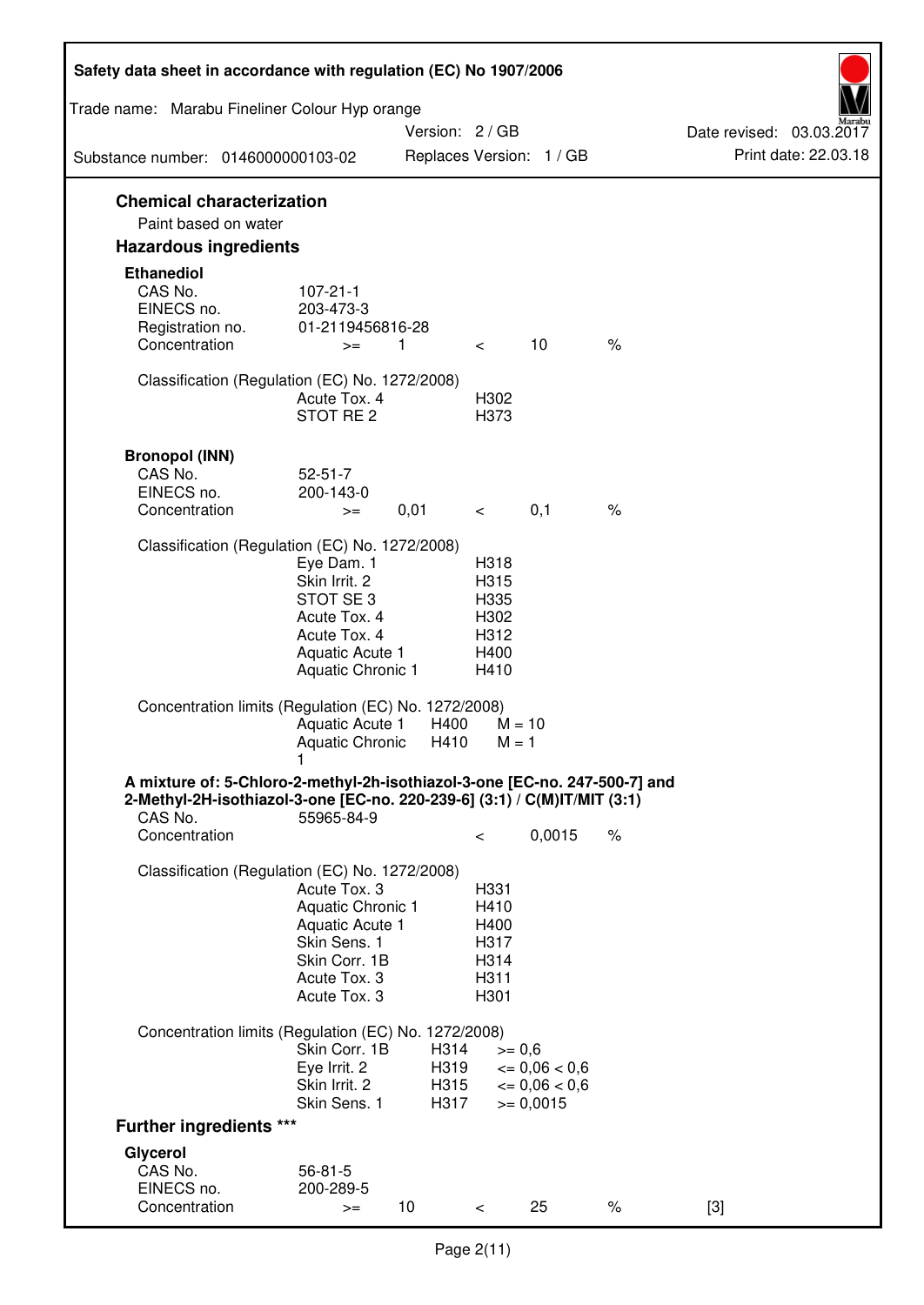| Safety data sheet in accordance with regulation (EC) No 1907/2006                                                       |                                                                                                            |                          |
|-------------------------------------------------------------------------------------------------------------------------|------------------------------------------------------------------------------------------------------------|--------------------------|
| Trade name: Marabu Fineliner Colour Hyp orange                                                                          |                                                                                                            |                          |
|                                                                                                                         | Version: 2 / GB                                                                                            | Date revised: 03.03.2017 |
| Substance number: 0146000000103-02                                                                                      | Replaces Version: 1 / GB                                                                                   | Print date: 22.03.18     |
|                                                                                                                         |                                                                                                            |                          |
|                                                                                                                         |                                                                                                            |                          |
|                                                                                                                         |                                                                                                            |                          |
| $\star$                                                                                                                 |                                                                                                            |                          |
| [3] Substance with occupational exposure limits                                                                         |                                                                                                            |                          |
| <b>SECTION 4: First aid measures</b>                                                                                    |                                                                                                            |                          |
| 4.1. Description of first aid measures                                                                                  |                                                                                                            |                          |
| After skin contact                                                                                                      |                                                                                                            |                          |
| Wash with plenty of water and soap. Do NOT use solvents or thinners.                                                    |                                                                                                            |                          |
| After eye contact                                                                                                       |                                                                                                            |                          |
| <b>After ingestion</b>                                                                                                  | Separate eyelids, wash the eyes thoroughly with water (15 min.). In case of irritation consult an oculist. |                          |
|                                                                                                                         | Rinse mouth thoroughly with water. If larger amounts are swallowed or in the event of symptoms take        |                          |
| medical treatment.                                                                                                      |                                                                                                            |                          |
| 4.2. Most important symptoms and effects, both acute and delayed<br>Until now no symptoms known so far.                 |                                                                                                            |                          |
| 4.3. Indication of any immediate medical attention and special treatment needed                                         |                                                                                                            |                          |
| Hints for the physician / treatment                                                                                     |                                                                                                            |                          |
| Treat symptomatically                                                                                                   |                                                                                                            |                          |
| <b>SECTION 5: Firefighting measures</b>                                                                                 |                                                                                                            |                          |
| 5.1. Extinguishing media                                                                                                |                                                                                                            |                          |
| Suitable extinguishing media                                                                                            |                                                                                                            |                          |
| Carbon dioxide, Foam, Sand, Water                                                                                       |                                                                                                            |                          |
| 5.2. Special hazards arising from the substance or mixture                                                              |                                                                                                            |                          |
| black smoke                                                                                                             | In the event of fire the following can be released: Carbon monoxide (CO); Carbon dioxide (CO2); dense      |                          |
| 5.3. Advice for firefighters                                                                                            |                                                                                                            |                          |
| <b>Other information</b>                                                                                                |                                                                                                            |                          |
|                                                                                                                         | Collect contaminated fire-fighting water separately, must not be discharged into the drains.               |                          |
| <b>SECTION 6: Accidental release measures</b>                                                                           |                                                                                                            |                          |
|                                                                                                                         |                                                                                                            |                          |
| 6.1. Personal precautions, protective equipment and emergency procedures<br>No particular measures required.            |                                                                                                            |                          |
| 6.2. Environmental precautions                                                                                          |                                                                                                            |                          |
| No particular measures required.                                                                                        |                                                                                                            |                          |
| 6.3. Methods and material for containment and cleaning up<br>Clean preferably with a detergent - avoid use of solvents. |                                                                                                            |                          |

# **6.4. Reference to other sections**

Information regarding Safe handling, see Section 7. Information regarding personal protective measures, see Section 8. Information regarding waste disposal, see Section 13.

# **SECTION 7: Handling and storage**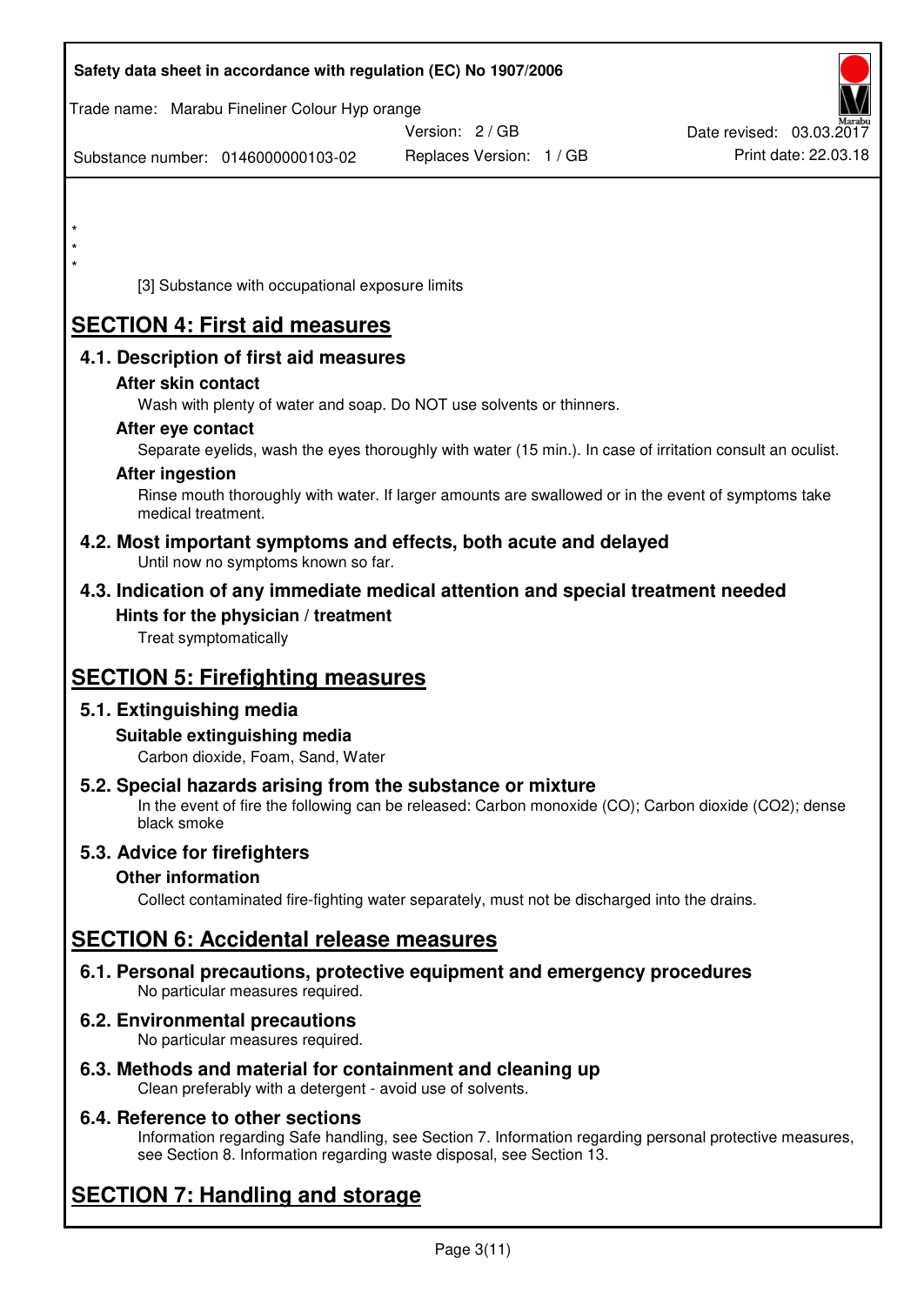| Safety data sheet in accordance with regulation (EC) No 1907/2006                                                                                                      |                                                                                                                                                                                                            |                                                  |
|------------------------------------------------------------------------------------------------------------------------------------------------------------------------|------------------------------------------------------------------------------------------------------------------------------------------------------------------------------------------------------------|--------------------------------------------------|
| Trade name: Marabu Fineliner Colour Hyp orange                                                                                                                         |                                                                                                                                                                                                            |                                                  |
|                                                                                                                                                                        | Version: 2/GB                                                                                                                                                                                              | Date revised: 03.03.2017<br>Print date: 22.03.18 |
| Substance number: 0146000000103-02                                                                                                                                     | Replaces Version: 1 / GB                                                                                                                                                                                   |                                                  |
| 7.1. Precautions for safe handling<br>Advice on safe handling<br>Advice on protection against fire and explosion<br>No special measures required.<br>Temperature class | Avoid skin and eye contact. Smoking, eating and drinking shall be prohibited in application area.<br>Classification of fires / temperature class / Ignition group / Dust explosion class<br>T <sub>2</sub> |                                                  |
| Requirements for storage rooms and vessels                                                                                                                             | 7.2. Conditions for safe storage, including any incompatibilities                                                                                                                                          |                                                  |
| Store in frostfree conditions.                                                                                                                                         |                                                                                                                                                                                                            |                                                  |
| Storage class according to TRGS 510                                                                                                                                    |                                                                                                                                                                                                            |                                                  |
| Storage class according to<br><b>TRGS 510</b>                                                                                                                          | 12<br>Non-combustible liquids                                                                                                                                                                              |                                                  |
| 7.3. Specific end use(s)<br>Paint                                                                                                                                      |                                                                                                                                                                                                            |                                                  |
| <b>SECTION 8: Exposure controls/personal protection</b>                                                                                                                |                                                                                                                                                                                                            |                                                  |
| 8.1. Control parameters                                                                                                                                                |                                                                                                                                                                                                            |                                                  |
| <b>Exposure limit values</b>                                                                                                                                           |                                                                                                                                                                                                            |                                                  |
| <b>Ethanediol</b><br>List                                                                                                                                              | EH40                                                                                                                                                                                                       |                                                  |
| <b>Type</b>                                                                                                                                                            | <b>WEL</b>                                                                                                                                                                                                 |                                                  |
| Value<br>Skin resorption / sensibilisation: Sk;                                                                                                                        | 10<br>mg/m <sup>3</sup><br><b>Status: 2011</b>                                                                                                                                                             |                                                  |
| Glycerol                                                                                                                                                               |                                                                                                                                                                                                            |                                                  |
| List                                                                                                                                                                   | <b>EH40</b>                                                                                                                                                                                                |                                                  |
| Type<br>Value                                                                                                                                                          | <b>WEL</b><br>10<br>mg/m <sup>3</sup>                                                                                                                                                                      |                                                  |
| <b>Status: 2011</b>                                                                                                                                                    |                                                                                                                                                                                                            |                                                  |
| <b>Other information</b>                                                                                                                                               |                                                                                                                                                                                                            |                                                  |
| There are not known any further control parameters.                                                                                                                    |                                                                                                                                                                                                            |                                                  |
| <b>Derived No/Minimal Effect Levels (DNEL/DMEL)</b>                                                                                                                    |                                                                                                                                                                                                            |                                                  |
| <b>Ethanediol</b><br>Type of value<br>Reference group<br>Duration of exposure<br>Route of exposure                                                                     | Derived No Effect Level (DNEL)<br>Worker<br>Long term<br>inhalative                                                                                                                                        |                                                  |
| Mode of action<br>Concentration                                                                                                                                        | Local effects<br>35                                                                                                                                                                                        | mg/m <sup>3</sup>                                |
| Type of value<br>Reference group<br>Duration of exposure<br>Route of exposure                                                                                          | Derived No Effect Level (DNEL)<br>Worker<br>Long term<br>dermal                                                                                                                                            |                                                  |
| Mode of action<br>Concentration                                                                                                                                        | Systemic effects<br>106                                                                                                                                                                                    | mg/kg                                            |
| Type of value<br>Reference group                                                                                                                                       | Derived No Effect Level (DNEL)<br>Consumer                                                                                                                                                                 |                                                  |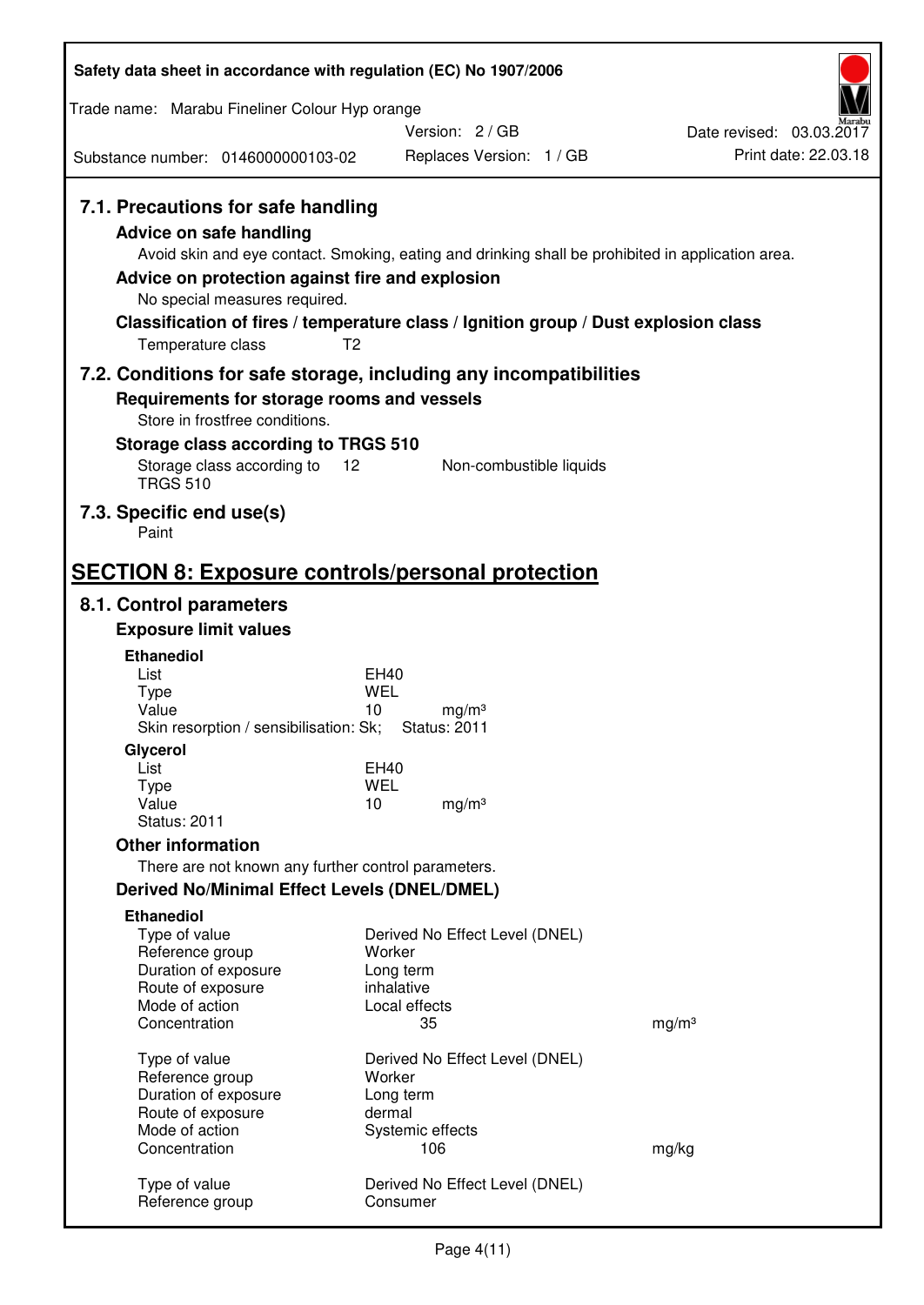| Safety data sheet in accordance with regulation (EC) No 1907/2006 |                                                                                                       |                          |  |  |  |
|-------------------------------------------------------------------|-------------------------------------------------------------------------------------------------------|--------------------------|--|--|--|
| Trade name: Marabu Fineliner Colour Hyp orange                    | Version: 2 / GB                                                                                       | Date revised: 03.03.2017 |  |  |  |
| Substance number: 0146000000103-02                                | Replaces Version: 1 / GB                                                                              | Print date: 22.03.18     |  |  |  |
| Duration of exposure<br>Route of exposure                         | Long term<br>inhalative                                                                               |                          |  |  |  |
| Mode of action                                                    | Local effects                                                                                         |                          |  |  |  |
| Concentration                                                     | 7                                                                                                     | mg/m <sup>3</sup>        |  |  |  |
| Type of value                                                     | Derived No Effect Level (DNEL)                                                                        |                          |  |  |  |
| Reference group                                                   | Consumer                                                                                              |                          |  |  |  |
| Duration of exposure                                              | Long term                                                                                             |                          |  |  |  |
| Route of exposure                                                 | dermal                                                                                                |                          |  |  |  |
| Mode of action                                                    | Systemic effects                                                                                      |                          |  |  |  |
| Concentration                                                     | 53                                                                                                    | mg/kg                    |  |  |  |
| <b>Predicted No Effect Concentration (PNEC)</b>                   |                                                                                                       |                          |  |  |  |
| <b>Ethanediol</b>                                                 |                                                                                                       |                          |  |  |  |
| Type of value                                                     | <b>PNEC</b>                                                                                           |                          |  |  |  |
| <b>Type</b>                                                       | Freshwater                                                                                            |                          |  |  |  |
| Concentration                                                     | 10                                                                                                    | mg/l                     |  |  |  |
| Type of value                                                     | <b>PNEC</b>                                                                                           |                          |  |  |  |
| <b>Type</b>                                                       | Saltwater                                                                                             |                          |  |  |  |
| Concentration                                                     | 1                                                                                                     | mg/l                     |  |  |  |
| Type of value                                                     | <b>PNEC</b>                                                                                           |                          |  |  |  |
| <b>Type</b>                                                       | Water (intermittent release)                                                                          |                          |  |  |  |
| Concentration                                                     | 10                                                                                                    | mg/l                     |  |  |  |
| Type of value                                                     | <b>PNEC</b>                                                                                           |                          |  |  |  |
| <b>Type</b>                                                       | Sewage treatment plant (STP)                                                                          |                          |  |  |  |
| Concentration                                                     | 199,5                                                                                                 | mg/l                     |  |  |  |
| Type of value                                                     | <b>PNEC</b>                                                                                           |                          |  |  |  |
| Type                                                              | Freshwater sediment                                                                                   |                          |  |  |  |
| Concentration                                                     | 37                                                                                                    | mg/kg                    |  |  |  |
| Type of value                                                     | <b>PNEC</b>                                                                                           |                          |  |  |  |
| Type                                                              | Marine sediment                                                                                       |                          |  |  |  |
| Concentration                                                     | 3,7                                                                                                   | mg/kg                    |  |  |  |
| Type of value                                                     | <b>PNEC</b>                                                                                           |                          |  |  |  |
| <b>Type</b>                                                       | Soil                                                                                                  |                          |  |  |  |
| Concentration                                                     | 1,53                                                                                                  | mg/kg                    |  |  |  |
| 8.2. Exposure controls                                            |                                                                                                       |                          |  |  |  |
| <b>Exposure controls</b>                                          |                                                                                                       |                          |  |  |  |
| Provide adequate ventilation.                                     |                                                                                                       |                          |  |  |  |
| <b>Respiratory protection</b>                                     |                                                                                                       |                          |  |  |  |
| Not necessary.                                                    |                                                                                                       |                          |  |  |  |
| <b>Hand protection</b>                                            |                                                                                                       |                          |  |  |  |
| Not necessary.                                                    |                                                                                                       |                          |  |  |  |
| In case of intensive contact wear protective gloves.              | There is no one glove material or combination of materials that will give unlimited resistance to any |                          |  |  |  |
| individual or combination of chemicals.                           |                                                                                                       |                          |  |  |  |
|                                                                   | For prolonged or repeated handling nitrile rubber gloves with textile undergloves are required.       |                          |  |  |  |
| Material thickness<br>$\, > \,$                                   | 0,5<br>mm<br>30                                                                                       |                          |  |  |  |
| Breakthrough time<br>$\,<\,$                                      | min                                                                                                   |                          |  |  |  |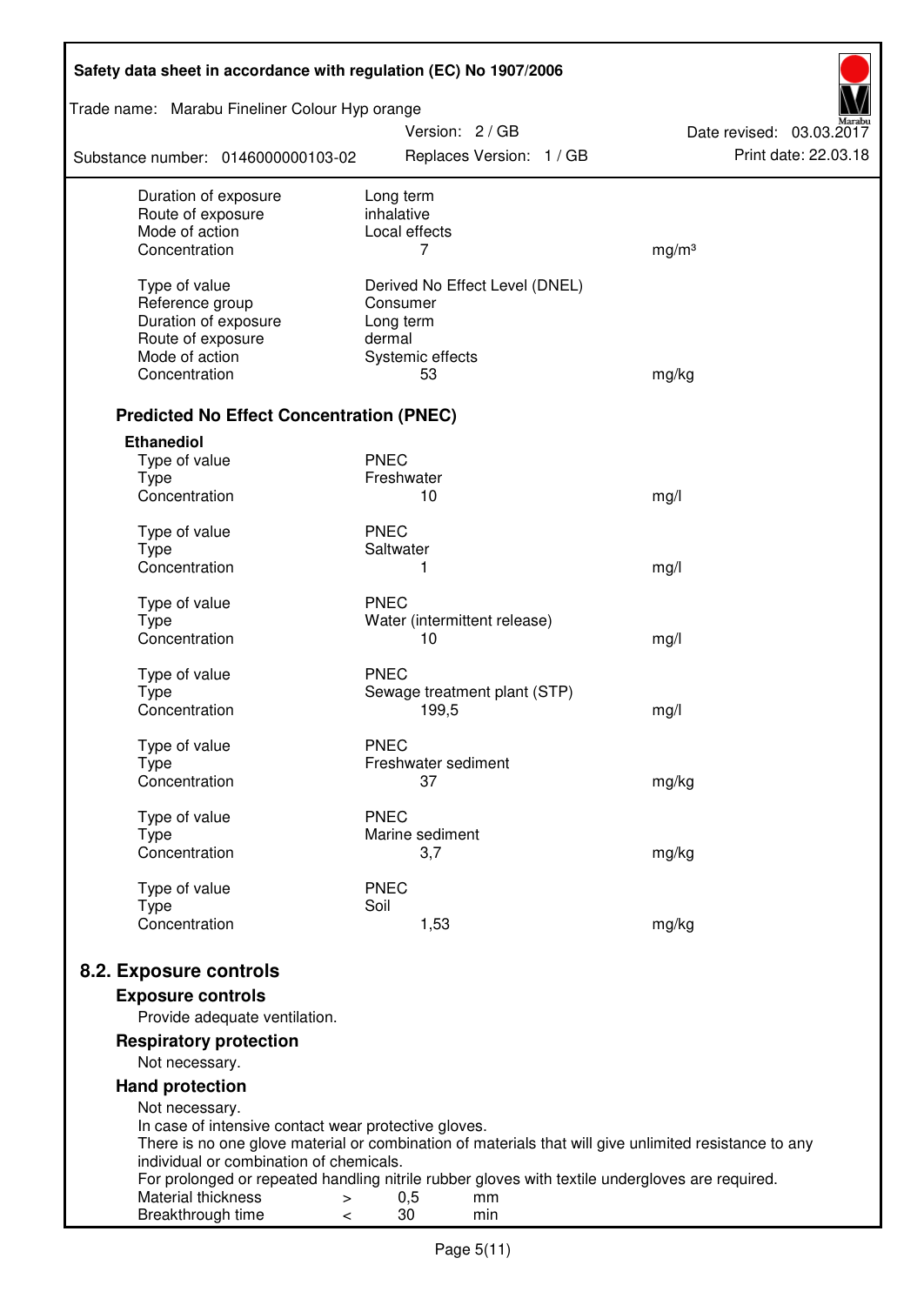| Safety data sheet in accordance with regulation (EC) No 1907/2006                                                                                                                                                                                                                                                                                            |                                 |                          |                                                                                                                                                                                                                                                                                                                    |
|--------------------------------------------------------------------------------------------------------------------------------------------------------------------------------------------------------------------------------------------------------------------------------------------------------------------------------------------------------------|---------------------------------|--------------------------|--------------------------------------------------------------------------------------------------------------------------------------------------------------------------------------------------------------------------------------------------------------------------------------------------------------------|
| Trade name: Marabu Fineliner Colour Hyp orange                                                                                                                                                                                                                                                                                                               |                                 |                          |                                                                                                                                                                                                                                                                                                                    |
|                                                                                                                                                                                                                                                                                                                                                              | Version: 2 / GB                 |                          | Date revised: 03.03.2017                                                                                                                                                                                                                                                                                           |
| Substance number: 0146000000103-02                                                                                                                                                                                                                                                                                                                           |                                 | Replaces Version: 1 / GB | Print date: 22.03.18                                                                                                                                                                                                                                                                                               |
| The breakthrough time must be greater than the end use time of the product.<br>replacement must be followed.<br>Gloves should be replaced regularly and if there is any sign of damage to the glove material.<br>Always ensure that gloves are free from defects and that they are stored and used correctly.<br>maintenance.<br>once exposure has occurred. |                                 |                          | The instructions and information provided by the glove manufacturer on use, storage, maintenance and<br>The performance or effectiveness of the glove may be reduced by physical/ chemical damage and poor<br>Barrier creams may help to protect the exposed areas of the skin, they should however not be applied |
| Eye protection                                                                                                                                                                                                                                                                                                                                               |                                 |                          |                                                                                                                                                                                                                                                                                                                    |
| Not necessary.                                                                                                                                                                                                                                                                                                                                               |                                 |                          |                                                                                                                                                                                                                                                                                                                    |
| <b>Body protection</b>                                                                                                                                                                                                                                                                                                                                       |                                 |                          |                                                                                                                                                                                                                                                                                                                    |
| Not applicable.                                                                                                                                                                                                                                                                                                                                              |                                 |                          |                                                                                                                                                                                                                                                                                                                    |
|                                                                                                                                                                                                                                                                                                                                                              |                                 |                          |                                                                                                                                                                                                                                                                                                                    |
| <b>SECTION 9: Physical and chemical properties</b>                                                                                                                                                                                                                                                                                                           |                                 |                          |                                                                                                                                                                                                                                                                                                                    |
| 9.1. Information on basic physical and chemical properties                                                                                                                                                                                                                                                                                                   |                                 |                          |                                                                                                                                                                                                                                                                                                                    |
| Form<br>Colour                                                                                                                                                                                                                                                                                                                                               | liquid<br>coloured              |                          |                                                                                                                                                                                                                                                                                                                    |
| <b>Odour</b>                                                                                                                                                                                                                                                                                                                                                 | odourless                       |                          |                                                                                                                                                                                                                                                                                                                    |
| <b>Odour threshold</b>                                                                                                                                                                                                                                                                                                                                       |                                 |                          |                                                                                                                                                                                                                                                                                                                    |
| Remarks                                                                                                                                                                                                                                                                                                                                                      | No data available               |                          |                                                                                                                                                                                                                                                                                                                    |
| <b>Melting point</b>                                                                                                                                                                                                                                                                                                                                         |                                 |                          |                                                                                                                                                                                                                                                                                                                    |
| Remarks                                                                                                                                                                                                                                                                                                                                                      | not determined                  |                          |                                                                                                                                                                                                                                                                                                                    |
| <b>Freezing point</b>                                                                                                                                                                                                                                                                                                                                        |                                 |                          |                                                                                                                                                                                                                                                                                                                    |
| Remarks                                                                                                                                                                                                                                                                                                                                                      | not determined                  |                          |                                                                                                                                                                                                                                                                                                                    |
| Initial boiling point and boiling range                                                                                                                                                                                                                                                                                                                      |                                 |                          |                                                                                                                                                                                                                                                                                                                    |
| Value                                                                                                                                                                                                                                                                                                                                                        | appr. 100                       |                          | $^{\circ}C$                                                                                                                                                                                                                                                                                                        |
| Pressure                                                                                                                                                                                                                                                                                                                                                     | 1.013                           | hPa                      |                                                                                                                                                                                                                                                                                                                    |
| Source                                                                                                                                                                                                                                                                                                                                                       | Literature value                |                          |                                                                                                                                                                                                                                                                                                                    |
| <b>Flash point</b>                                                                                                                                                                                                                                                                                                                                           |                                 |                          |                                                                                                                                                                                                                                                                                                                    |
| Remarks                                                                                                                                                                                                                                                                                                                                                      | Not applicable                  |                          |                                                                                                                                                                                                                                                                                                                    |
| Evaporation rate (ether $= 1$ ) :                                                                                                                                                                                                                                                                                                                            |                                 |                          |                                                                                                                                                                                                                                                                                                                    |
| Remarks                                                                                                                                                                                                                                                                                                                                                      | not determined                  |                          |                                                                                                                                                                                                                                                                                                                    |
| Flammability (solid, gas)                                                                                                                                                                                                                                                                                                                                    |                                 |                          |                                                                                                                                                                                                                                                                                                                    |
| Not applicable                                                                                                                                                                                                                                                                                                                                               |                                 |                          |                                                                                                                                                                                                                                                                                                                    |
| Upper/lower flammability or explosive limits                                                                                                                                                                                                                                                                                                                 |                                 |                          |                                                                                                                                                                                                                                                                                                                    |
| Lower explosion limit                                                                                                                                                                                                                                                                                                                                        | 3,2<br>appr.                    |                          | $%$ (V)                                                                                                                                                                                                                                                                                                            |
| Upper explosion limit                                                                                                                                                                                                                                                                                                                                        | 53<br>appr.                     |                          | $%$ (V)                                                                                                                                                                                                                                                                                                            |
| Source                                                                                                                                                                                                                                                                                                                                                       | Literature value                |                          |                                                                                                                                                                                                                                                                                                                    |
| Vapour pressure                                                                                                                                                                                                                                                                                                                                              |                                 |                          |                                                                                                                                                                                                                                                                                                                    |
| Value<br>Temperature                                                                                                                                                                                                                                                                                                                                         | 23<br>appr.<br>20               | °C                       | hPa                                                                                                                                                                                                                                                                                                                |
| Method                                                                                                                                                                                                                                                                                                                                                       | Value taken from the literature |                          |                                                                                                                                                                                                                                                                                                                    |
| <b>Vapour density</b>                                                                                                                                                                                                                                                                                                                                        |                                 |                          |                                                                                                                                                                                                                                                                                                                    |
| Remarks                                                                                                                                                                                                                                                                                                                                                      | not determined                  |                          |                                                                                                                                                                                                                                                                                                                    |
| <b>Density</b>                                                                                                                                                                                                                                                                                                                                               |                                 |                          |                                                                                                                                                                                                                                                                                                                    |
| Remarks                                                                                                                                                                                                                                                                                                                                                      | not determined                  |                          |                                                                                                                                                                                                                                                                                                                    |
| Solubility in water                                                                                                                                                                                                                                                                                                                                          |                                 |                          |                                                                                                                                                                                                                                                                                                                    |
| Remarks                                                                                                                                                                                                                                                                                                                                                      | miscible                        |                          |                                                                                                                                                                                                                                                                                                                    |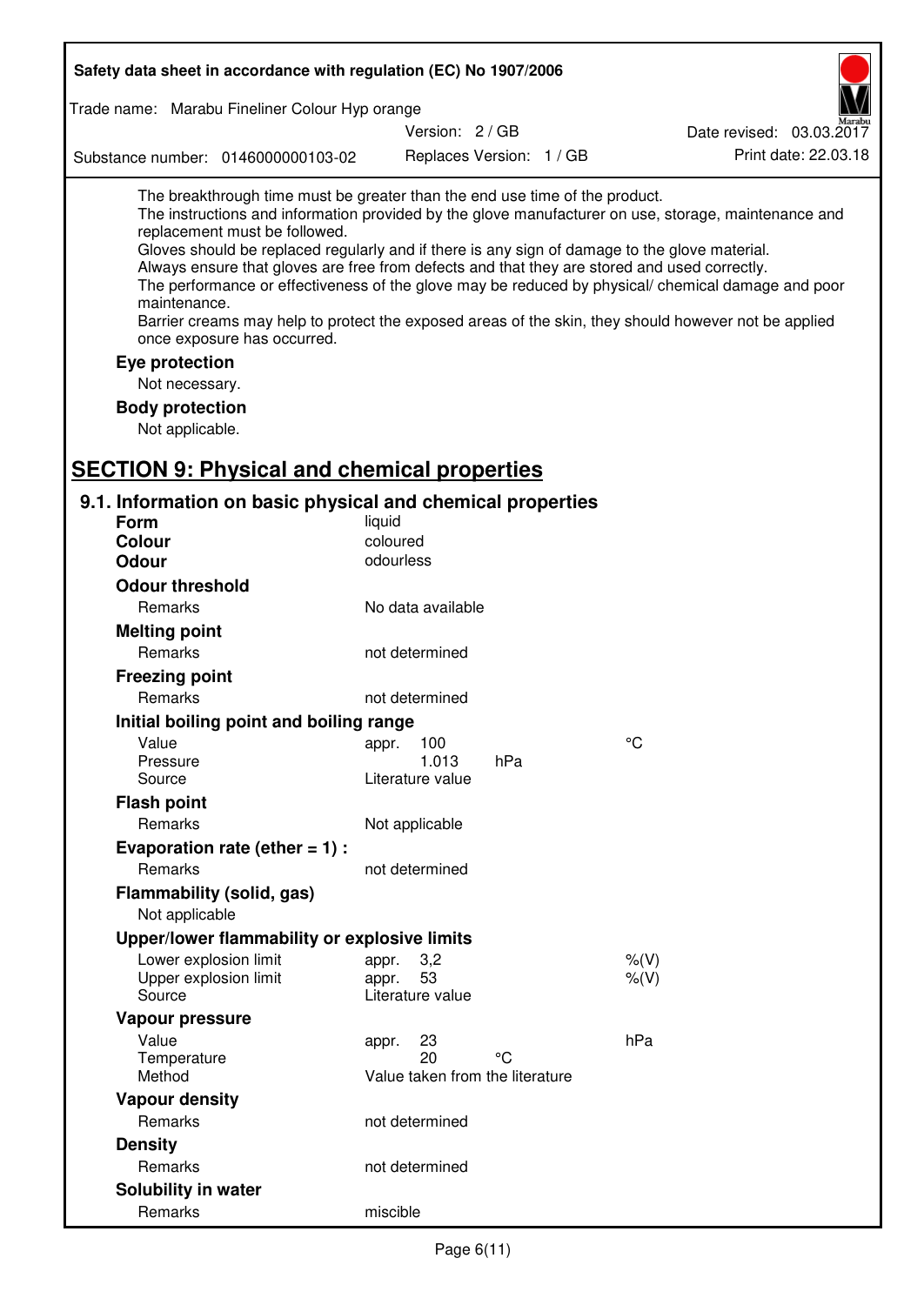| Safety data sheet in accordance with regulation (EC) No 1907/2006                    |       |                                                                   |    |                          |  |
|--------------------------------------------------------------------------------------|-------|-------------------------------------------------------------------|----|--------------------------|--|
| Trade name: Marabu Fineliner Colour Hyp orange                                       |       | Version: 2/GB                                                     |    | Date revised: 03.03.2017 |  |
| Substance number: 0146000000103-02                                                   |       | Replaces Version: 1 / GB                                          |    | Print date: 22.03.18     |  |
| Ignition temperature                                                                 |       |                                                                   |    |                          |  |
| Value                                                                                | appr. | 410                                                               | °C |                          |  |
| Source                                                                               |       | Literature value                                                  |    |                          |  |
| <b>Viscosity</b>                                                                     |       |                                                                   |    |                          |  |
| Remarks<br>Remarks                                                                   |       | not determined                                                    |    |                          |  |
|                                                                                      |       |                                                                   |    |                          |  |
| 9.2. Other information                                                               |       |                                                                   |    |                          |  |
| <b>Other information</b><br>None known                                               |       |                                                                   |    |                          |  |
|                                                                                      |       |                                                                   |    |                          |  |
| <b>SECTION 10: Stability and reactivity</b>                                          |       |                                                                   |    |                          |  |
| 10.1. Reactivity<br>None                                                             |       |                                                                   |    |                          |  |
| 10.2. Chemical stability<br>No hazardous reactions known.                            |       |                                                                   |    |                          |  |
| 10.3. Possibility of hazardous reactions<br>No hazardous reactions known.            |       |                                                                   |    |                          |  |
| 10.4. Conditions to avoid                                                            |       |                                                                   |    |                          |  |
| No hazardous reactions known.                                                        |       |                                                                   |    |                          |  |
| 10.5. Incompatible materials<br>None                                                 |       |                                                                   |    |                          |  |
| 10.6. Hazardous decomposition products<br>No hazardous decomposition products known. |       |                                                                   |    |                          |  |
| <b>SECTION 11: Toxicological information</b>                                         |       |                                                                   |    |                          |  |
| 11.1. Information on toxicological effects                                           |       |                                                                   |    |                          |  |
| <b>Acute oral toxicity</b>                                                           |       |                                                                   |    |                          |  |
| Remarks                                                                              |       | Based on available data, the classification criteria are not met. |    |                          |  |
| <b>Acute dermal toxicity</b>                                                         |       |                                                                   |    |                          |  |
| Remarks                                                                              |       | Based on available data, the classification criteria are not met. |    |                          |  |
| <b>Acute inhalational toxicity</b>                                                   |       |                                                                   |    |                          |  |
| Remarks                                                                              |       | Based on available data, the classification criteria are not met. |    |                          |  |
| <b>Skin corrosion/irritation</b>                                                     |       |                                                                   |    |                          |  |
| Remarks                                                                              |       | Based on available data, the classification criteria are not met. |    |                          |  |
| Serious eye damage/irritation                                                        |       |                                                                   |    |                          |  |
| Remarks                                                                              |       | Based on available data, the classification criteria are not met. |    |                          |  |
| <b>Sensitization</b><br>Remarks                                                      |       |                                                                   |    |                          |  |
|                                                                                      |       | Based on available data, the classification criteria are not met. |    |                          |  |
| <b>Mutagenicity</b><br>Remarks                                                       |       | Based on available data, the classification criteria are not met. |    |                          |  |
| <b>Reproductive toxicity</b>                                                         |       |                                                                   |    |                          |  |
| Remarks                                                                              |       | Based on available data, the classification criteria are not met. |    |                          |  |
| Carcinogenicity                                                                      |       |                                                                   |    |                          |  |
| Remarks                                                                              |       | Based on available data, the classification criteria are not met. |    |                          |  |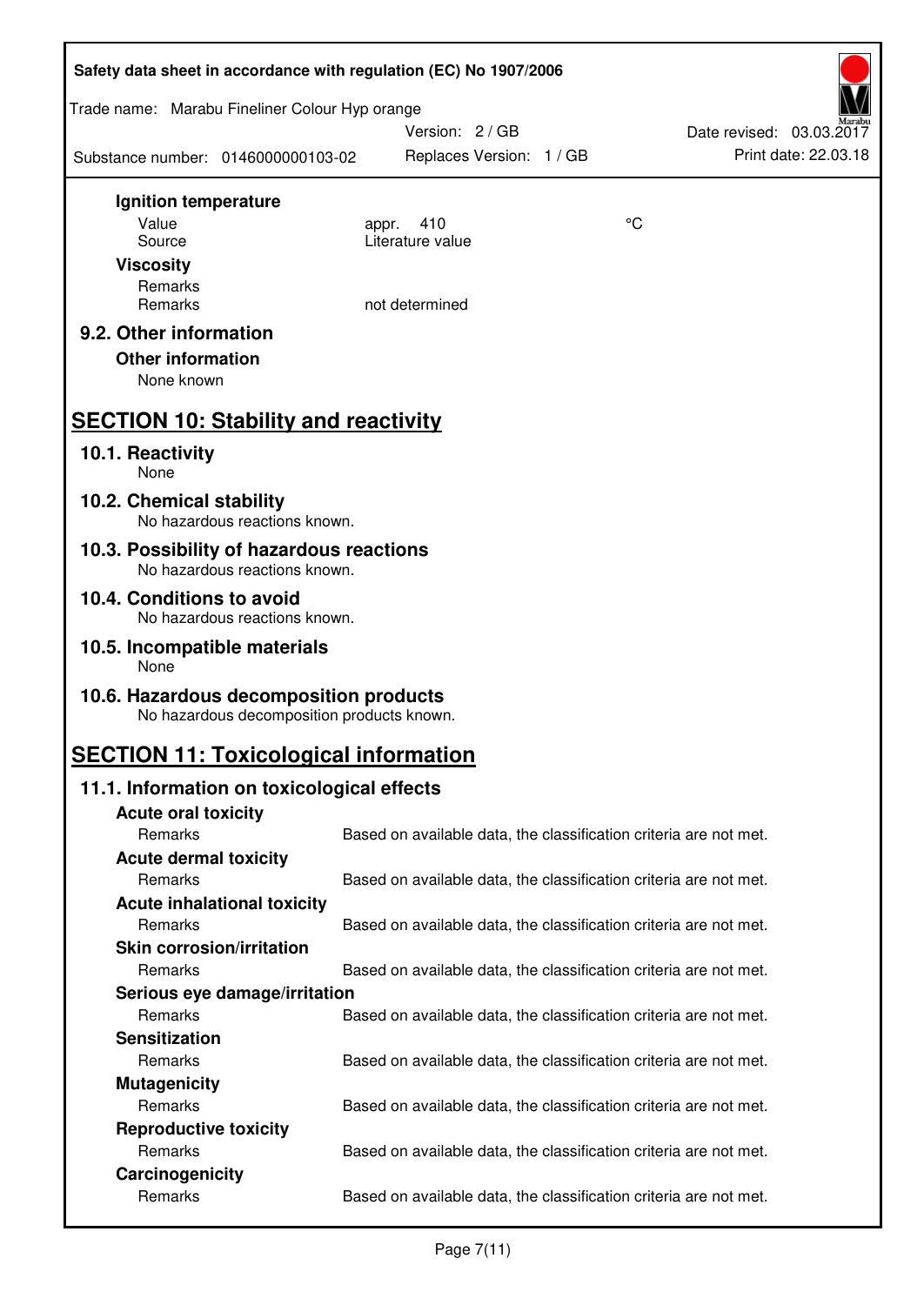#### **Safety data sheet in accordance with regulation (EC) No 1907/2006**

Trade name: Marabu Fineliner Colour Hyp orange

Version: 2 / GB

Substance number: 0146000000103-02

Replaces Version: 1 / GB Print date: 22.03.18 Date revised: 03.03.2017

# **Specific Target Organ Toxicity (STOT)**

**Single exposure** 

Based on available data, the classification criteria are not met.

**Repeated exposure** 

Remarks Based on available data, the classification criteria are not met.

#### **Aspiration hazard**

Based on available data, the classification criteria are not met.

#### **Experience in practice**

Provided all the recommended protective and safety precautions are taken, experience shows that no risk to health can be expected.

#### **Other information**

There are no data available on the mixture itself. The mixture has been assessed following the additivity method of the GHS/CLP Regulation (EC) No 1272/2008.

# **SECTION 12: Ecological information**

# **12.1. Toxicity**

#### **General information**

There are no data available on the mixture itself.Do not allow to enter drains or water courses.The mixture has been assessed following the summation method of the CLP Regulation (EC) No 1272/2008 and is not classified as dangerous for the environment.

# **12.2. Persistence and degradability**

#### **General information**

There are no data available on the mixture itself.

# **12.3. Bioaccumulative potential**

#### **General information**

There are no data available on the mixture itself.

#### **12.4. Mobility in soil**

#### **General information**

There are no data available on the mixture itself.

**12.5. Results of PBT and vPvB assessment** 

#### **General information**

There are no data available on the mixture itself.

#### **12.6. Other adverse effects**

#### **General information**

There are no data available on the mixture itself.

# **SECTION 13: Disposal considerations**

# **13.1. Waste treatment methods**

# **Disposal recommendations for the product**

The product can be placed with other household refuse. Small residues in containers can be washed-out with water and put into the drainage system.

#### **Disposal recommendations for packaging**

Packaging that cannot be cleaned should be disposed off as product waste. Completely emptied packagings can be given for recycling.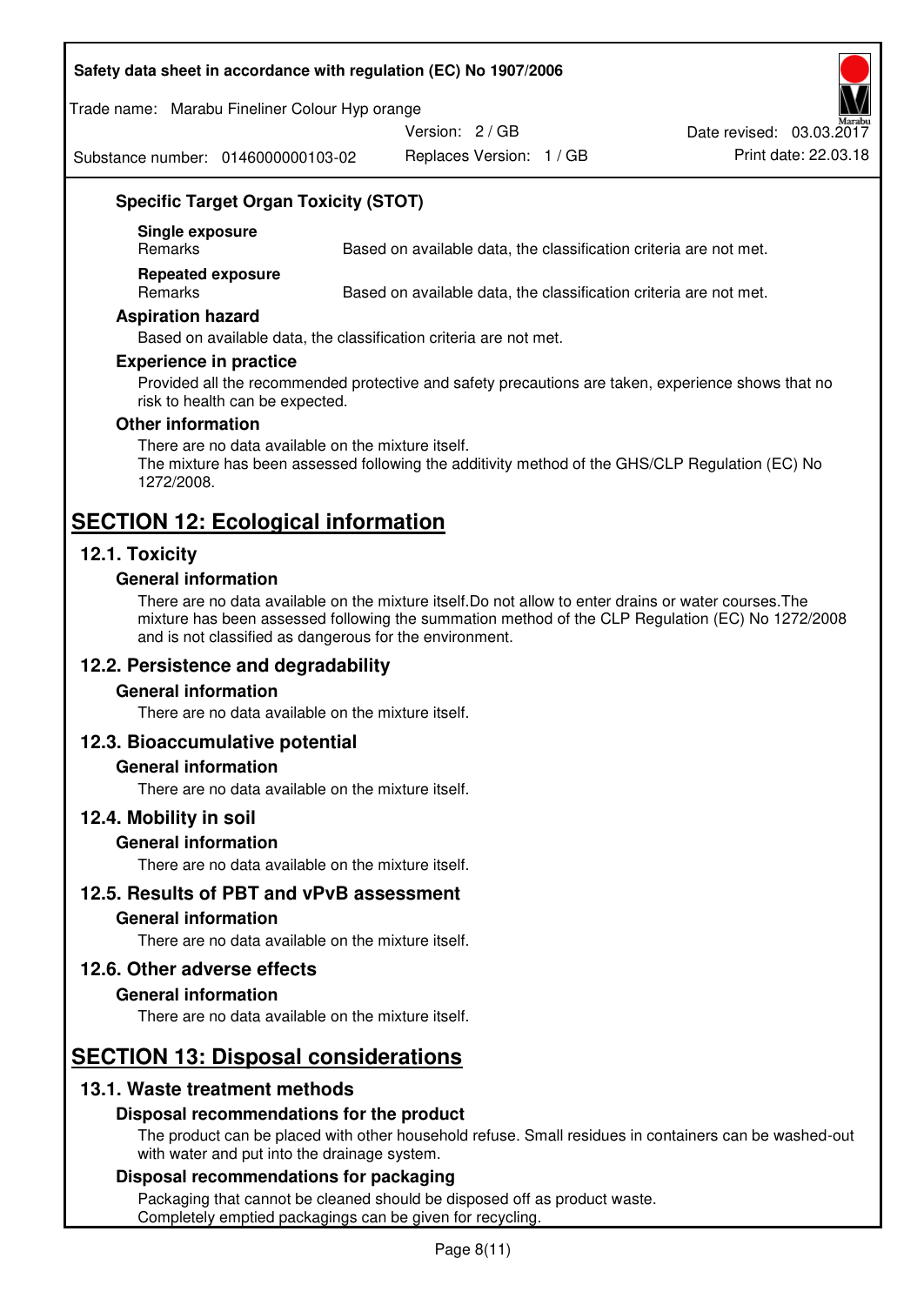| Safety data sheet in accordance with regulation (EC) No 1907/2006                         |                                                                                                       |                          |
|-------------------------------------------------------------------------------------------|-------------------------------------------------------------------------------------------------------|--------------------------|
| Trade name: Marabu Fineliner Colour Hyp orange                                            |                                                                                                       |                          |
|                                                                                           | Version: 2/GB                                                                                         | Date revised: 03.03.2017 |
| Substance number: 0146000000103-02                                                        | Replaces Version: 1 / GB                                                                              | Print date: 22.03.18     |
|                                                                                           |                                                                                                       |                          |
| <b>SECTION 14: Transport information</b>                                                  |                                                                                                       |                          |
| <b>Land transport ADR/RID</b><br>Non-dangerous goods                                      |                                                                                                       |                          |
| 14.1. UN number                                                                           |                                                                                                       |                          |
| $UN -$                                                                                    |                                                                                                       |                          |
| 14.2. UN proper shipping name                                                             |                                                                                                       |                          |
| 14.3. Transport hazard class(es)                                                          |                                                                                                       |                          |
| Class                                                                                     |                                                                                                       |                          |
| Label<br>14.4. Packing group                                                              |                                                                                                       |                          |
| Packing group                                                                             |                                                                                                       |                          |
| Transport category                                                                        | 0                                                                                                     |                          |
| 14.5. Environmental hazards                                                               |                                                                                                       |                          |
| <b>Marine transport IMDG/GGVSee</b>                                                       |                                                                                                       |                          |
|                                                                                           | The product does not constitute a hazardous substance in sea transport.                               |                          |
| 14.1. UN number                                                                           |                                                                                                       |                          |
| UN -                                                                                      |                                                                                                       |                          |
| 14.2. UN proper shipping name                                                             |                                                                                                       |                          |
| 14.3. Transport hazard class(es)                                                          |                                                                                                       |                          |
| Class                                                                                     |                                                                                                       |                          |
| Subsidiary risk                                                                           |                                                                                                       |                          |
| 14.4. Packing group                                                                       |                                                                                                       |                          |
| Packing group                                                                             |                                                                                                       |                          |
| 14.5. Environmental hazards<br>no                                                         |                                                                                                       |                          |
| Air transport ICAO/IATA                                                                   |                                                                                                       |                          |
|                                                                                           | The product does not constitute a hazardous substance in air transport.                               |                          |
| 14.1. UN number                                                                           |                                                                                                       |                          |
| $UN -$<br>14.2. UN proper shipping name                                                   |                                                                                                       |                          |
|                                                                                           |                                                                                                       |                          |
| 14.3. Transport hazard class(es)                                                          |                                                                                                       |                          |
| Class                                                                                     |                                                                                                       |                          |
| Subsidiary risk<br>14.4. Packing group                                                    |                                                                                                       |                          |
| Packing group                                                                             |                                                                                                       |                          |
| 14.5. Environmental hazards                                                               |                                                                                                       |                          |
|                                                                                           |                                                                                                       |                          |
| Information for all modes of transport<br>14.6. Special precautions for user              |                                                                                                       |                          |
| Transport within the user's premises:                                                     |                                                                                                       |                          |
|                                                                                           | Always transport in closed containers that are upright and secure.                                    |                          |
|                                                                                           | Ensure that persons transporting the product know what to do in the event of an accident or spillage. |                          |
| <b>Other information</b>                                                                  |                                                                                                       |                          |
|                                                                                           | 14.7. Transport in bulk according to Annex II of Marpol and the IBC Code                              |                          |
| no                                                                                        |                                                                                                       |                          |
| <b>SECTION 15: Regulatory information ***</b>                                             |                                                                                                       |                          |
|                                                                                           |                                                                                                       |                          |
| 15.1. Safety, health and environmental regulations/legislation specific for the substance |                                                                                                       |                          |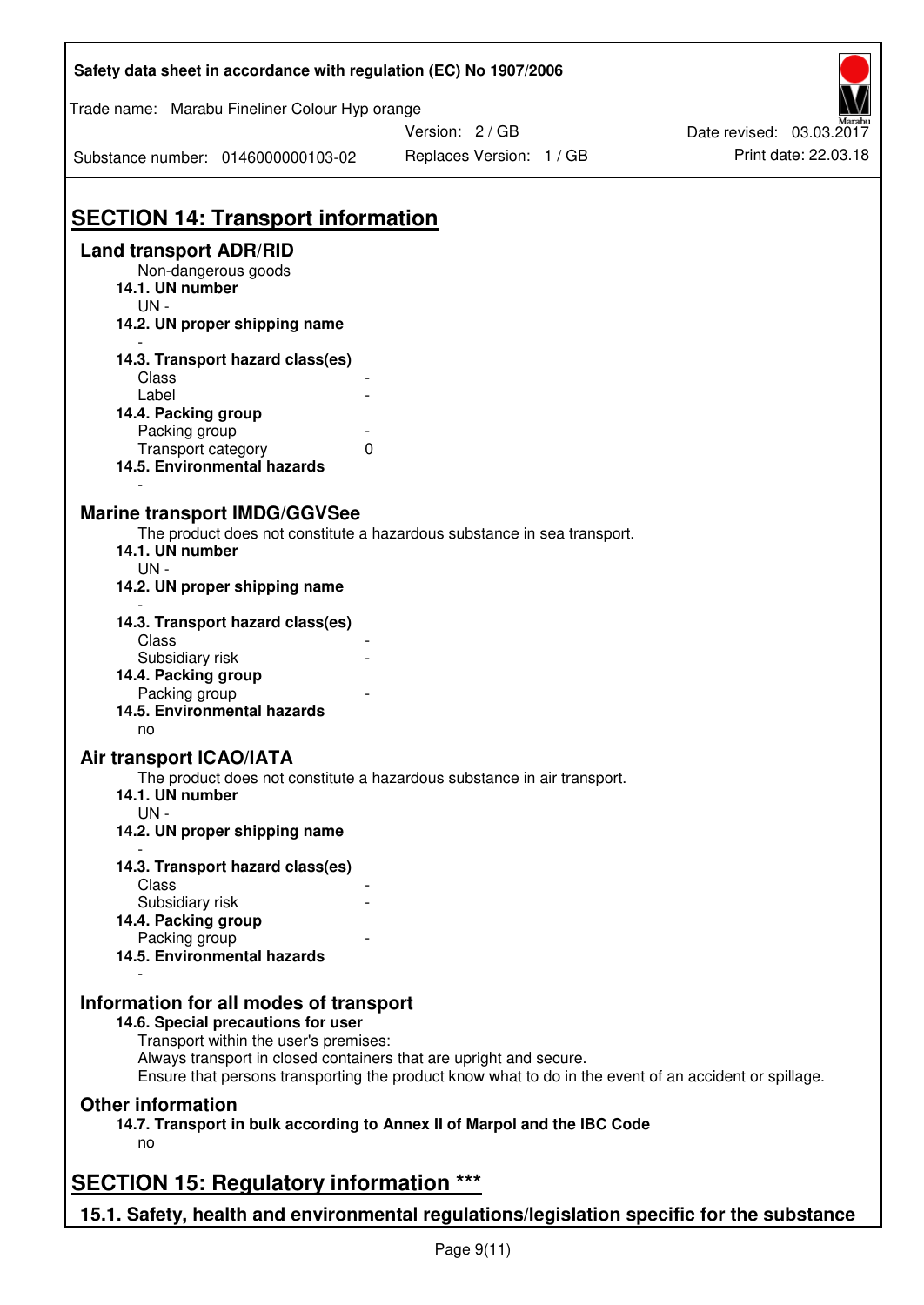|                              | Trade name: Marabu Fineliner Colour Hyp orange                                                                                                                                                                                                                                                                                                                                                                                                                                                        |                                                          |  |                                                                                                                                                                                                                                                                                                                                                                                                                  |
|------------------------------|-------------------------------------------------------------------------------------------------------------------------------------------------------------------------------------------------------------------------------------------------------------------------------------------------------------------------------------------------------------------------------------------------------------------------------------------------------------------------------------------------------|----------------------------------------------------------|--|------------------------------------------------------------------------------------------------------------------------------------------------------------------------------------------------------------------------------------------------------------------------------------------------------------------------------------------------------------------------------------------------------------------|
|                              |                                                                                                                                                                                                                                                                                                                                                                                                                                                                                                       | Version: 2 / GB                                          |  | Date revised: 03.03.2017                                                                                                                                                                                                                                                                                                                                                                                         |
|                              | Substance number: 0146000000103-02                                                                                                                                                                                                                                                                                                                                                                                                                                                                    | Replaces Version: 1 / GB                                 |  | Print date: 22.03.18                                                                                                                                                                                                                                                                                                                                                                                             |
| or mixture                   |                                                                                                                                                                                                                                                                                                                                                                                                                                                                                                       |                                                          |  |                                                                                                                                                                                                                                                                                                                                                                                                                  |
| <b>VOC ***</b>               |                                                                                                                                                                                                                                                                                                                                                                                                                                                                                                       |                                                          |  |                                                                                                                                                                                                                                                                                                                                                                                                                  |
| VOC (EU)                     |                                                                                                                                                                                                                                                                                                                                                                                                                                                                                                       | $\frac{1}{6}$<br>0                                       |  |                                                                                                                                                                                                                                                                                                                                                                                                                  |
| <b>Other information</b>     |                                                                                                                                                                                                                                                                                                                                                                                                                                                                                                       |                                                          |  |                                                                                                                                                                                                                                                                                                                                                                                                                  |
|                              | All components are contained in the TSCA inventory or exempted.<br>All components are contained in the AICS inventory.<br>All components are contained in the PICCS inventory.<br>All components are contained in the DSL inventory.<br>All components are contained in the IECSC inventory.<br>All components are contained in the NZIOC inventory.<br>All components are contained in the ENCS inventory.<br>All components are contained in the ECL inventory.<br>15.2. Chemical safety assessment |                                                          |  |                                                                                                                                                                                                                                                                                                                                                                                                                  |
|                              | For this preparation a chemical safety assessment has not been carried out.                                                                                                                                                                                                                                                                                                                                                                                                                           |                                                          |  |                                                                                                                                                                                                                                                                                                                                                                                                                  |
|                              | <b>SECTION 16: Other information</b>                                                                                                                                                                                                                                                                                                                                                                                                                                                                  |                                                          |  |                                                                                                                                                                                                                                                                                                                                                                                                                  |
|                              | <b>Hazard statements listed in Chapter 3</b>                                                                                                                                                                                                                                                                                                                                                                                                                                                          |                                                          |  |                                                                                                                                                                                                                                                                                                                                                                                                                  |
| H301                         |                                                                                                                                                                                                                                                                                                                                                                                                                                                                                                       | Toxic if swallowed.                                      |  |                                                                                                                                                                                                                                                                                                                                                                                                                  |
| H302                         |                                                                                                                                                                                                                                                                                                                                                                                                                                                                                                       | Harmful if swallowed.                                    |  |                                                                                                                                                                                                                                                                                                                                                                                                                  |
| H311                         |                                                                                                                                                                                                                                                                                                                                                                                                                                                                                                       | Toxic in contact with skin.                              |  |                                                                                                                                                                                                                                                                                                                                                                                                                  |
| H312                         |                                                                                                                                                                                                                                                                                                                                                                                                                                                                                                       | Harmful in contact with skin.                            |  |                                                                                                                                                                                                                                                                                                                                                                                                                  |
| H314                         |                                                                                                                                                                                                                                                                                                                                                                                                                                                                                                       | Causes severe skin burns and eye damage.                 |  |                                                                                                                                                                                                                                                                                                                                                                                                                  |
| H315                         |                                                                                                                                                                                                                                                                                                                                                                                                                                                                                                       | Causes skin irritation.                                  |  |                                                                                                                                                                                                                                                                                                                                                                                                                  |
| H317                         |                                                                                                                                                                                                                                                                                                                                                                                                                                                                                                       | May cause an allergic skin reaction.                     |  |                                                                                                                                                                                                                                                                                                                                                                                                                  |
| H318<br>H331                 |                                                                                                                                                                                                                                                                                                                                                                                                                                                                                                       | Causes serious eye damage.<br>Toxic if inhaled.          |  |                                                                                                                                                                                                                                                                                                                                                                                                                  |
| H335                         |                                                                                                                                                                                                                                                                                                                                                                                                                                                                                                       | May cause respiratory irritation.                        |  |                                                                                                                                                                                                                                                                                                                                                                                                                  |
| H373                         |                                                                                                                                                                                                                                                                                                                                                                                                                                                                                                       |                                                          |  | May cause damage to organs through prolonged or repeated exposure:                                                                                                                                                                                                                                                                                                                                               |
| H400                         |                                                                                                                                                                                                                                                                                                                                                                                                                                                                                                       | Very toxic to aquatic life.                              |  |                                                                                                                                                                                                                                                                                                                                                                                                                  |
| H410                         |                                                                                                                                                                                                                                                                                                                                                                                                                                                                                                       | Very toxic to aquatic life with long lasting effects.    |  |                                                                                                                                                                                                                                                                                                                                                                                                                  |
|                              |                                                                                                                                                                                                                                                                                                                                                                                                                                                                                                       |                                                          |  |                                                                                                                                                                                                                                                                                                                                                                                                                  |
|                              | <b>CLP categories listed in Chapter 3</b>                                                                                                                                                                                                                                                                                                                                                                                                                                                             |                                                          |  |                                                                                                                                                                                                                                                                                                                                                                                                                  |
| Acute Tox. 3<br>Acute Tox. 4 |                                                                                                                                                                                                                                                                                                                                                                                                                                                                                                       | Acute toxicity, Category 3<br>Acute toxicity, Category 4 |  |                                                                                                                                                                                                                                                                                                                                                                                                                  |
| Aquatic Acute 1              |                                                                                                                                                                                                                                                                                                                                                                                                                                                                                                       |                                                          |  | Hazardous to the aquatic environment, acute, Category 1                                                                                                                                                                                                                                                                                                                                                          |
| <b>Aquatic Chronic 1</b>     |                                                                                                                                                                                                                                                                                                                                                                                                                                                                                                       |                                                          |  | Hazardous to the aquatic environment, chronic, Category 1                                                                                                                                                                                                                                                                                                                                                        |
| Eye Dam. 1                   |                                                                                                                                                                                                                                                                                                                                                                                                                                                                                                       | Serious eye damage, Category 1                           |  |                                                                                                                                                                                                                                                                                                                                                                                                                  |
| Skin Corr. 1B                |                                                                                                                                                                                                                                                                                                                                                                                                                                                                                                       | Skin corrosion, Category 1B                              |  |                                                                                                                                                                                                                                                                                                                                                                                                                  |
| Skin Irrit. 2                |                                                                                                                                                                                                                                                                                                                                                                                                                                                                                                       | Skin irritation, Category 2                              |  |                                                                                                                                                                                                                                                                                                                                                                                                                  |
| Skin Sens. 1                 |                                                                                                                                                                                                                                                                                                                                                                                                                                                                                                       | Skin sensitization, Category 1                           |  |                                                                                                                                                                                                                                                                                                                                                                                                                  |
| STOT RE 2                    |                                                                                                                                                                                                                                                                                                                                                                                                                                                                                                       |                                                          |  | Specific target organ toxicity - repeated exposure, Category 2                                                                                                                                                                                                                                                                                                                                                   |
| STOT SE 3                    |                                                                                                                                                                                                                                                                                                                                                                                                                                                                                                       |                                                          |  | Specific target organ toxicity - single exposure, Category 3                                                                                                                                                                                                                                                                                                                                                     |
|                              | <b>Supplemental information</b>                                                                                                                                                                                                                                                                                                                                                                                                                                                                       |                                                          |  |                                                                                                                                                                                                                                                                                                                                                                                                                  |
| legislation.                 |                                                                                                                                                                                                                                                                                                                                                                                                                                                                                                       |                                                          |  | Relevant changes compared with the previous version of the safety data sheet are marked with: ***<br>This information is based on our present state of knowledge. However, it should not constitute a<br>guarantee for any specific product properties and shall not establish a legally valid relationship.<br>The information in this Safety Data Sheet is based on the present state of knowledge and current |
|                              | construed as any guarantee of technical performance or suitability for particular applications.<br>to the supplier and obtaining written handling instructions.                                                                                                                                                                                                                                                                                                                                       |                                                          |  | It provides guidance on health, safety and environmental aspects of the product and should not be<br>The product should not be used for purposes other than those shown in Section 1 without first referring                                                                                                                                                                                                     |
|                              | for ensuring that the requirements of relevant legislation are complied with.                                                                                                                                                                                                                                                                                                                                                                                                                         |                                                          |  | As the specific conditions of use of the product are outside the supplier's control, the user is responsible<br>The information contained in this safety data sheet does not constitute the user's own assessment of                                                                                                                                                                                             |